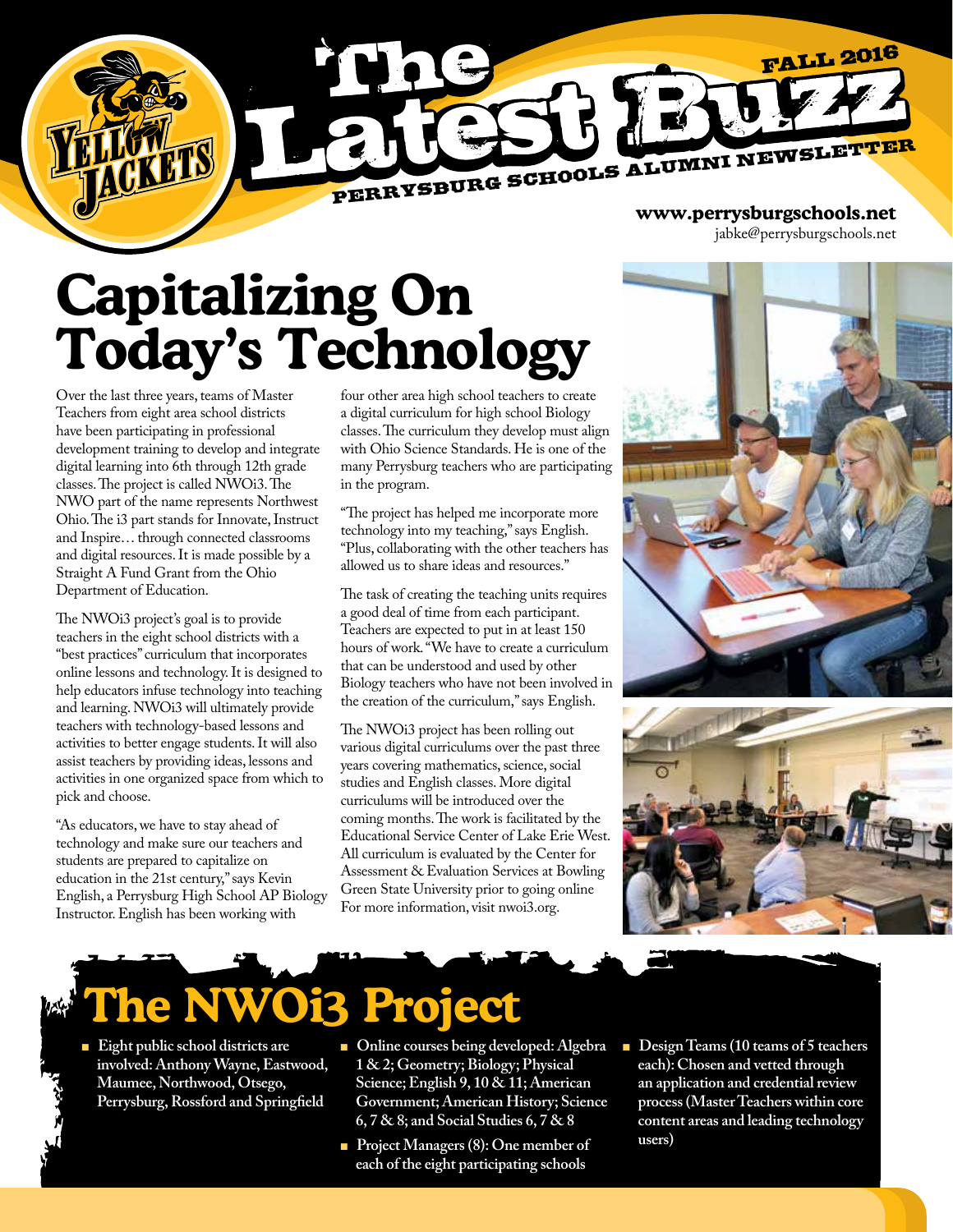# PERRYSBURG SCHOOLS ALUMNI NEWSLETTER



### **Faculty Has Opportunity to Grow**

There is learning going on at Perrysburg High School, and you may be surprised to know it doesn't involve the students. On the contrary, every 2-3 weeks Perrysburg High School instructors meet for 90 minutes as a department. These Faculty Enrichment Days, as they are called, are designed to help teachers collaborate with one another and to share ideas. They also discuss how to better incorporate technology into their classrooms.

"Our Faculty Enrichment Days are very productive and helpful for all of us," says Kevin English, PHS AP Biology Instructor. "The department chairs organize the meetings and the meeting topics, and they are responsible for keeping all of us on track. It's a great way to share what is working and what may not be working in our classrooms."

Sometimes the meetings cut across curriculums. For example Mathematics and Biology teachers may get together to discuss their instructional approaches and to make sure the content is consistent from one class to another.

In other instances the meetings may involve teachers from around the area. English says he has met with northwest Ohio AP Biology Instructors from various high schools to share ideas on how to teach Biology labs. "In the past, teaching has been an isolated profession," says English. "These Faculty Enrichment Days allow us to get out of the classroom and share

different and interesting ways to teach. It's an opportunity for each of

us to learn and grow as teachers, all for the benefit of our students."

# **Construction Continues on New School**

Ground was broken for Hull Prairie Intermediate School this past June, located at the intersection of Roachton and Hull Prairie Roads, not far from Perrysburg High School. The school will serve students in grades 5 and 6, alleviating overcrowding at five of the district's six schools by removing 5th grade from the elementary schools and 6th grade from the junior high school. The school's opening is planned for the beginning of the 2017-18 school year.

Here is an update on the construction progress:

- **n** Gym walls up and ready to receive steel roof joists
- **All structural steel has been set for the** two classroom wings
- **n** Metal framing and sheathing is under way on the west and east wings
- <sup>n</sup>The 2nd Floor is poured
- **n** The stage area and gym roof joists have arrived
- **n** Roofing is being done on the west classroom wing
- <sup>n</sup>Elevator shaft being constructed
- West wing interior walls & mechanical/ electrical/plumbing are under way



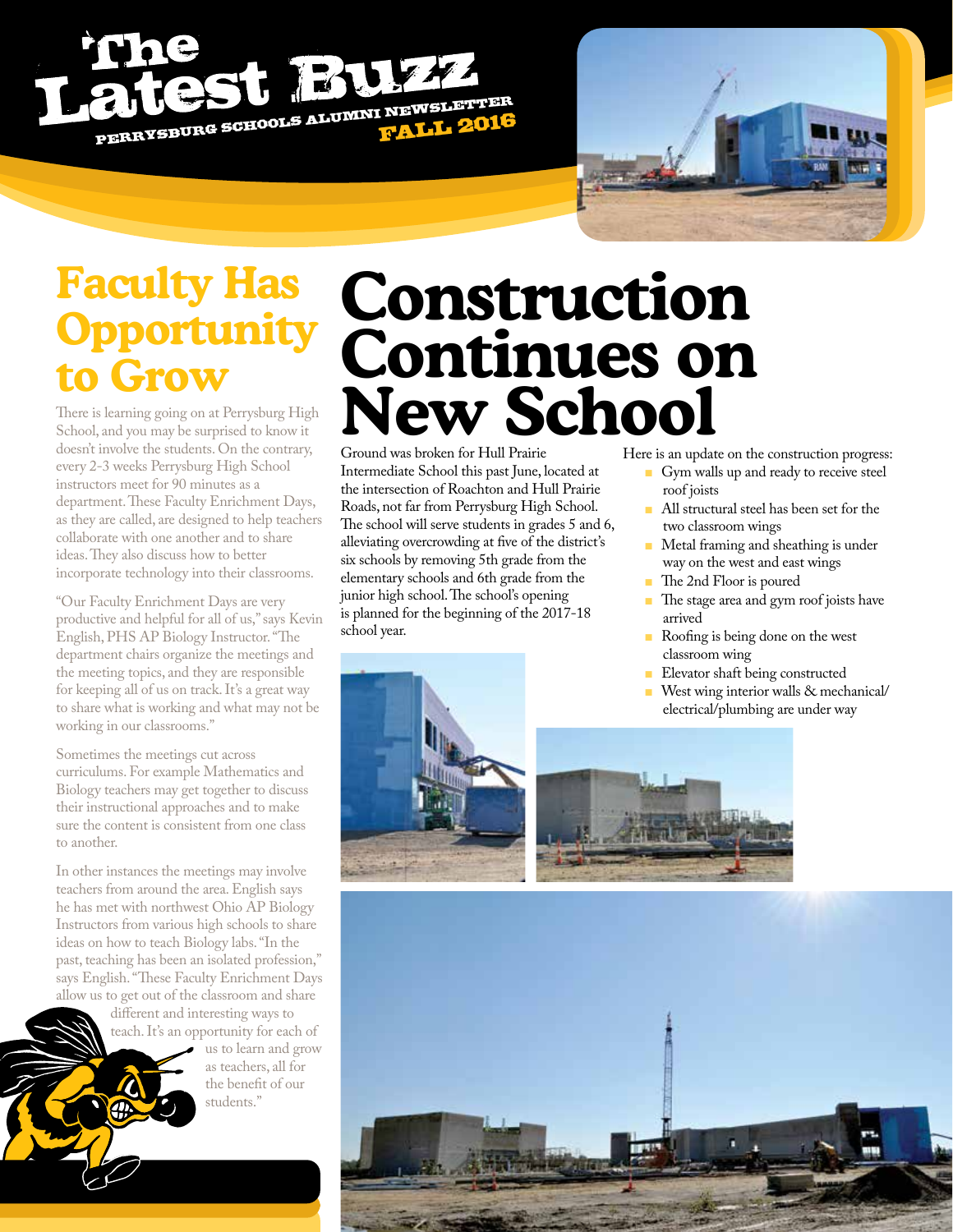**www.perrysburgschools.net**

jabke@perrysburgschools.net

## **First Grade Becomes A "Ball"**

Remember those not-so-comfortable classroom chairs in elementary school? The ones with the metal legs and hard seats? Well, for the last few years, students at Frank Elementary School have had the option to replace their desk chairs with 42" green stability balls.

The stability balls were originally made possible thanks to a \$1,700 grant in the spring of 2015 from the Perrysburg Schools Foundation (PSF). The grant was requested by three of Frank's first grade teachers. That spring, 75 balls were purchased and added to the three first grade classrooms. In the fall of 2015 many other classrooms at Frank received stability balls thanks to the generous help from the school's Parents' Club.

Nicole Percival, one of Frank Elementary's first grade teachers who helped apply for the grant, says the overall goal of the stability ball project is to achieve greater student performance in the classroom by maximizing students' attention span and thereby increasing instructional time. Research has shown that students who use stability balls have fewer behavior management issues, which has allowed teachers to more actively engage them in learning. "The stability balls increase student attention and time on task," says Percival. "They allow students to move while working or while involved in a group discussion. It gives them some control and choice during the day. We ask them to work hard while at school, and we want to make their environment as conducive to that as possible."

"We were using the stability balls at the end of the 2014-2015 school year, and many other Frank teachers became interested," says Percival. "Thanks to the openness of the Frank teachers and assistance from our Parents' Club, it has expanded to include many of our classrooms. I am so proud to work with such an innovative staff and to have the support of the parents when confronted with such a different idea." Percival says the stability balls that were purchased will continue to impact future students in the classrooms.

This is not the first time that stability balls have been used in Perrysburg elementary schools. Four years ago, the balls were purchased with funds provided by the PSF for two second grade classrooms at Toth Elementary School. The teachers observed that fidgety students – and those with attention deficit and special needs – didn't leave their seats as often with the stability balls since they could rock and bounce without disturbing other students in the class.

"We're always looking for ways to improve the learning experience, and this is a rather simple way to do so," says Percival. "Thanks to the Perrysburg Schools Foundation and our Parents' Club, we were able to make it happen."





#### **Congratulations Perrysburg High chool Graduat**

**Every year in April, PHS celebrates Decision Day. At the event, seniors wear their college shirts, write thank-you notes to teachers and staff members, enjoy a meal and sign a banner saying where they plan to attend college. This year's event was sponsored by Costco and Subway on Dixie Hwy.**

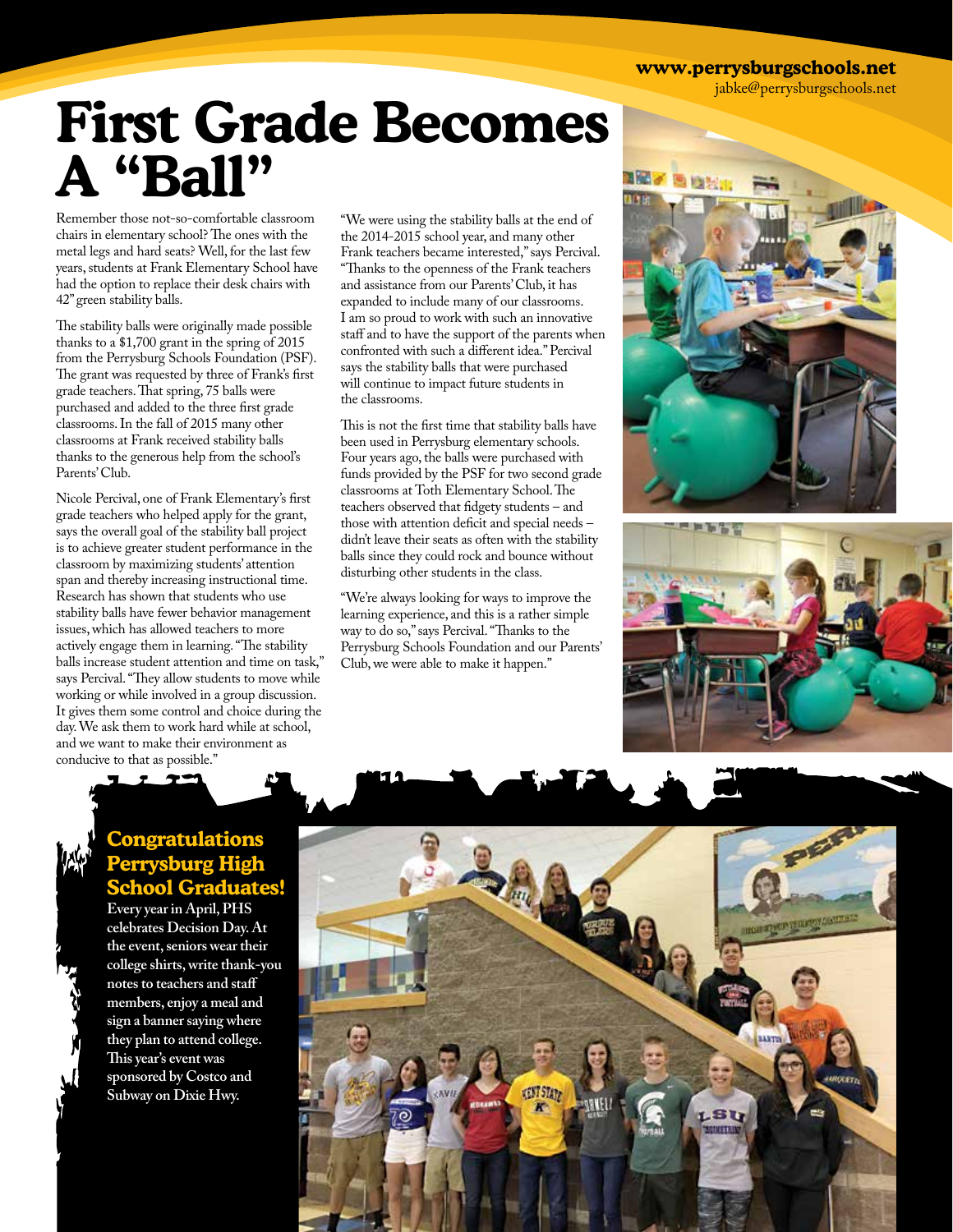# **PERRYSBURG SCHOOLS FOUNDATION**

# **Our History**

The Perrysburg Schools Foundation (PSF) was established in 1983 by Judge Wayne Leatherman as a non-profit organization to solicit contributions that would supplement and enhance existing educational programs in Perrysburg School District. PSF was built on the belief that the entire community benefits from excellent schools.

A grants program was the first project instituted by the Foundation's Board. It is designed to enable teachers at all grade levels to bring innovative ideas, techniques and resources to the classroom that were not funded by tax dollars. Since 1985, the Foundation has awarded over \$100,000 in grants. These grants have impacted every student in the system, many of them several times before they graduate.

The Foundation also provides scholarships and other awards. More than \$150,000 in scholarships have been

Perrysburg Schools Foundation is established \$150,000 Scholarships have been<br>awarded to PHS students awarded to PHS students Total of Grants provided to Perrysburg Schools teachers **\$100,000** PSF Facts **1983**

presented since the group's inception. Student, faculty and alumni awards have also been presented annually.

In August 2013, Perrysburg Schools, in partnership with the Foundation, established a Development Program to continue the district's tradition of excellence. Jeff Abke '96 was hired as a full-time Development Director to lead the effort of seeking financial gifts from alumni, supporters and those with an affinity for Perrysburg Schools. Through this program the district accepts, manages and distributes gifts according to donor wishes and established district goals and priorities that include academics, athletics, facilities, fine and performing arts, programs, materials and technology. The Development Program is designed to keep the district competitive with private and charter schools that have cultivated donors, many with strong Perrysburg ties. The program will also offer students more educational opportunities and enrichment activities.



- district since the establishment of our Development Department in 2013
- Perrysburg Alumni Association Advisory Council (PAAAC) is formed to engage PHS alumni; it is a separate entity from the Perrysburg Schools **Foundation 2014**

## **Annual Banquet**

The Perrysburg Schools Foundation held its annual Recognition Dinner on May 12 at the Belmont Country Club. Seventeen student scholarships were given along with six educator awards and two support staff awards.

Since 1985 the Foundation has awarded over \$100,000 in grants, which enable teachers at all grade levels to bring innovative ideas, techniques and resources to the classroom. More than \$150,000 in scholarships have been awarded since the group's inception and student, faculty and alumni awards have been presented annually.

#### *This year's scholarship winners were:*

**Logan Bunde**, Jaryd Wellstead Gilts Memorial Scholarship

**Colby Buzzell**, Tyler Benjamin Custer Scholarship

**Emily Byrd**, Elizabeth M. Munger Scholarship **Sean Dunphy**, Charles L. Collins Scholarship **Lorna Fletcher and Stephen Strouse**, Hovland Book Scholarship

**Bethany Glowacki**, Burke and Sara Badenhop Scholarship

**Meghan Grycza** and **Kristin Alt**, Mary Jo and Orville F. Schaller Memorial Scholarship **Noah Hessling** and **Erika Joldrichsen**, Marjory E. and Herman F. Mizer Memorial Scholarship **Taylin Hunter**, Dr. David R. Milne Scholarship **Katherine Menke**, Robert C. and Dorothy J. Welch Scholarship

Jacob Myers, Ralph Protsik '61 Vocal Scholarship **Alexandra Phlegar**, John P. Donahue Memorial Scholarship

**William Suarez**, Robert William Nooney II Memorial Scholarship

**Mckenzie Weaver**, Perrysburg Schools Foundation Scholarship

#### *Staff Awards:*

**Kris Harvey**, PHS Math Teacher, George C. Munger and Elizabeth M. Munger Outstanding Educator Award **Don Griffith**, High School, Outstanding Educator Award **Nate Wallace,** Junior High School, Outstanding Educator Award **Sarah Bedee** '00, Toth Elementary School, Outstanding Educator Award **Stanley George**, Fort Meigs Elementary School, Outstanding Educator Award **Jennifer Marlowe**, Woodland Elementary School, Outstanding Educator Award **Brooke Schulte**, Frank Elementary School, Outstanding Educator Award

**Todd Burgy** and **Nick Bruns,** Transportation Department, Outstanding Support Staff Award



**George C. Munger and Elizabeth M. Munger Scholarship Winner:** *Kris Harvey (left) with Superintendent Thomas L. Hosler.*



**Student Scholarship Winners:** *(Front) Colby Buzzell, Alexandra Phlegar, Emily Byrd, Katherine Menke and Meghan Grycza (Back) McKenzie Weaver, Taylin Hunter, Kristin Alt, Erika Joldrichsen and Bethany Glowacki. Not pictured: Sean Dunphy, Lorna Fletcher, Stephen Strouse, Logan Bunde, Noah Hessling, William Suarez and Jacob Myers.*



**Outstanding Perrysburg Schools educators and staff honored at the banquet:** *(Front) Don Griffith, High School; Nate Wallace, Junior High; Jennifer Marlowe, Woodland; Sarah Bedee, Toth; and Todd Burgy, Transportation Department. (Back) Stanley George, Fort Meigs; Kris Harvey, High School; Brook Schulte, Frank and Nick Bruns, Transportation Department.*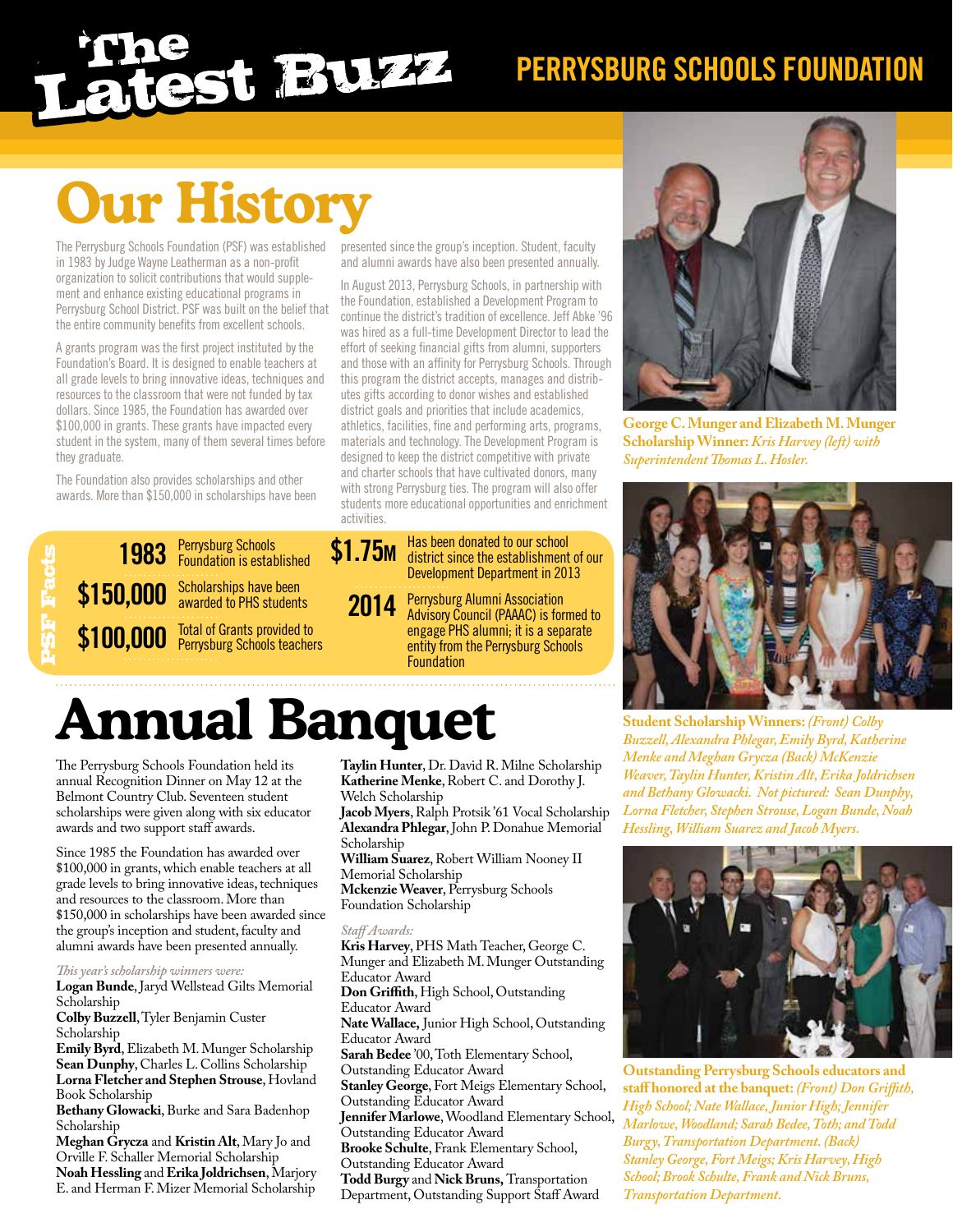### **FALL 2016** YSBURG SCHOO

### **PERRYSBURG SCHOOLS FOUNDATION**



*(L to R) Past NHS Board Members – Gautam Pathak, PSF Board Past President John Brown, Kathryn Hohman, Sonia Krolak, Maria Morales-Ayala, NHS Advisor David Hunter and Will Suarez. PHS Principal Dr. Michael Short.*



*New NHS inductees Michael Pavelko, Chase Newton and Connor McCullough show off their new NHS pins with graduated NHS senior*

### **PSF Sponsors NHS Luncheon**

The National Honor Society at Perrysburg High School held its Annual Induction Luncheon this past spring at the Hilton Garden Inn in Levis Commons. The lunch for the NHS members was provided by the Perrysburg Schools Foundation.

Three seniors and over 80 juniors were selected to enter the National Honor Society, having qualified by maintaining a minimum 3.7 GPA, submitting an

application with an essay and three letters of recommendation. Perrysburg Schools Superintendent Thomas L. Hosler, PHS Principal Dr. Michael Short and NHS Teacher Advisor David Hunter presented the certificates to the newest members. John Brown, PSF Past President, handed out the gold cords for the graduation ceremony of the current NHS senior class members. The new NHS board was announced, as well as the new NHS Teacher Advisor, Thomas Ziems.

### **PSF Classroom Grants**

Last fall, The Perrysburg Schools Foundation awarded six grants totaling over \$3,200 to Perrysburg teachers. These grants are funded by contributions from individuals in the community through the Foundation's annual fund drive. The PSF grant program was the first project undertaken by the Foundation board following its inception in 1985. The grants are designed to enable teachers at all grade levels to bring innovative ideas, techniques and resources to the classroom using funding other than tax dollars. Since 1985 the Foundation has awarded over \$100,000 in grants, impacting every student in the school system, many of them several times by the time they graduate.

#### *The grants awarded were:*

**Jennifer Stoffel:** Frank School, Grade 3 – 30 students

*Project Title:* Story Works - \$209.70 *Goal of Project:* To provide students with a variety of genres in order to become more successful readers.

**Amanda Calvin:** Frank School, Grades 1, 4 & 5 *Project Title:* Supporting Effective Collaboration in the Inclusive Classroom - \$395 *Goal of Project:* Increase on task time for students with cognitive delays in the regular classroom as well as increase peer interaction.

**Brook Price:** Woodland School, Grades 6-8 – 1,150 students

#### *Project Title:* iPads® for ESL/Alternately Assessed - \$777

*Goal of Project:* To use technology to provide better access to the curriculum for Limited English Proficient and Alternate Assessment candidates.

#### **Jason Hubbard:** Frank/Woodland, Grades K-5 – 800 students

*Project Title:* Ozobots - \$1,200 *Goal of Project:* To create innovative ways to learn through play in an expanding digital world by providing a rigorous, explorative robotics and coding program for the upper grades (2-5) in STEM class at both Frank and Woodland

**Thom Ziems:** Perrysburg High School, Grades 9-12 – 67+ students

Elementary Schools.

*Project Title:* STEM Club Spirit Robot - \$500 *Goal of Project:* To build a robot that can launch t-shirts into a crowd.

 **Maura Amato:** Perrysburg Junior High, Grades 6-8 – 150+ students

*Project Title:* Student Art in Public Places - \$127.90

*Goal of Project:* To expose students to real world gallery experiences, including planning a space, framing, hanging and publicity. To provide art related resume experience for students involved in showing and installing their art. To highlight local artistic talent and the sophistication of the arts curriculum in Perrysburg Schools.

#### Board Members

President - **Richard Chamberlain** Vice President - **Rich Jambor '98** Secretary - **Kelly Rose Hirsh '98** Past President - **John Brown** Treasurer - **Hallie Nagel '79**

*Jeff Abke '96 Nate Ash Sarah Bedee '00 Jarman Davis Nelson Evans '72 Richard Gilts Thomas L. Hosler Robin Smith Laird '80 Jeri Lathrop Joe Lawless Terri McCullough Ryan Sherman '92 Kerry Corrigan Wellstein '95*

#### **Meet our newest board members!**





*Hallie Nagel '79*



*Nate Ash*



**Interested in supporting PSF Classroom Grants?** schools.net, or 419-874-9131, ext. 2274.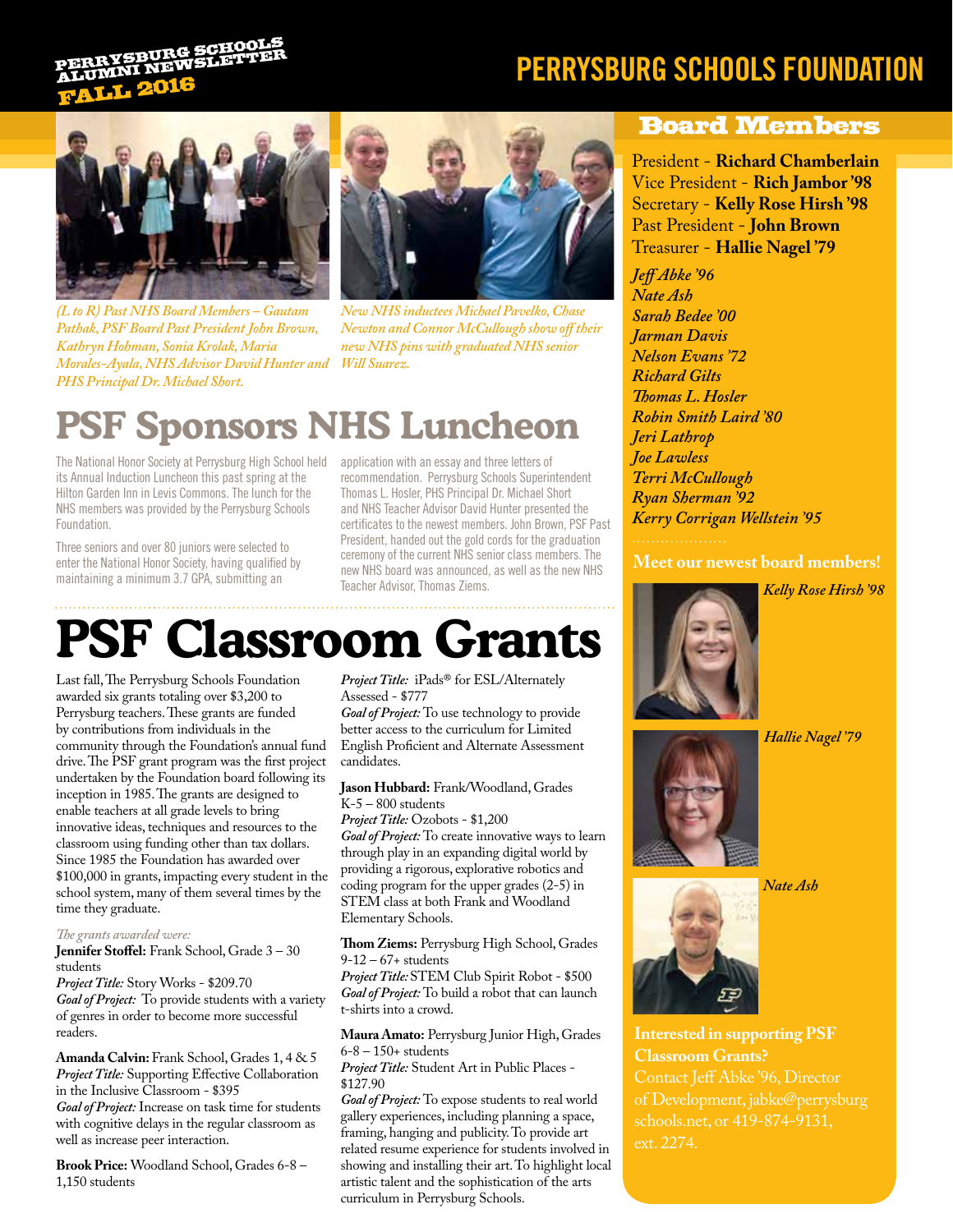

### **Mercy Health Partners With Perrysburg Schools**

Mercy Health has partnered with Perrysburg Schools and the Perrysburg Schools Foundation to donate \$250,000 to the school district over the next five years to:

- **n** Establish a scholarship through Perrysburg Schools Foundation for a senior student who plans to pursue a career in health science
- **n Contribute to the construction of** Huskisson Athletic Center
- <sup>n</sup>Establish a STEM classroom grant through Perrysburg Schools Foundation
- <sup>n</sup>Establish annual funding for the performing arts in support of the Campaign for the Arts at Perrysburg Schools

"We are so grateful to Mercy Health and Dr. Imran Andrabi, CEO of Mercy Health-Toledo, for making this investment in our students, programs and classrooms," says Thomas L. Hosler, Perrysburg Schools Superintendent. "Perrysburg Schools is proud to partner with Mercy Health, and we thankfully accept this gift, which will enable us to greatly enhance the opportunities we are able to offer our students."

Mercy Health is pleased to support a student pursuing a career in health science and to also help fund projects that align with

the organization's core values of health, science and technology.

Perrysburg Schools is nearing completion of the Huskisson Athletic Center. This facility will provide much-needed locker, training, concession and community space at Widdel Field at Steinecker Stadium adjacent to Perrysburg Junior High School. The project includes locker rooms for football, soccer and lacrosse. It also includes space available for a weight room/fitness center, coaches' lockers and offices, training room, classrooms, home and visitors' concessions and a media room.

 "In the future, anything we do regarding health, we will partner with Mercy," says Hosler. "That will include seeking their guidance to create educational programming for our students, and utilizing their collective knowledge and experience to work with our athletic trainers."

Perrysburg Schools' STEM (Science, Technology, Engineering and Math) program spans grades K- 12. The goal is to give students hands-on experience in applying concepts and 21st Century Skills. An example of this would be students designing humane traps to catch an invasive species. Using communication, collaboration, critical thinking and creativity,

students in STEM are encouraged to learn multiple solutions to difficult problems. The school district aims to continue to strengthen STEM by increasing the focus on computer science and coding.

## **Donors Fund Writing Contest**

In spring 2016, PHS English classes held a new Berbee-Walsh Writing Contest. The contest is sponsored by James Berbee and Karen Walsh of Madison, Wisconsin, family members of a Perrysburg High School teacher. The goal of the annual competition is to build enthusiasm for the craft of writing, and the rules deliberately do not require a particular style or genre of writing.

The contest is open to any PHS student, and submitted work can be 200 – 2,500 words in length. The original work must be something the student has written on his/her own time and not for a class assignment. Judging is done by a panel that is not associated with PHS. Award recipients are announced in May.

**The 2016 winners are:** 1st place - **Natalie Printy**, \$1,000; 2nd Place - **CeCe Heslet,** \$750; 3rd Place - **Maia Williams**, \$500; 4th Place - **Claire Newberg** & **Lorna Fletcher**, \$250 each; Honorable Mention - **Kelly France, Sophie Staats, Zehra Fasih** and **Katie Gerber,** \$100 each.



**www.perrysburgschools.net** jabke@perrysburgschools.net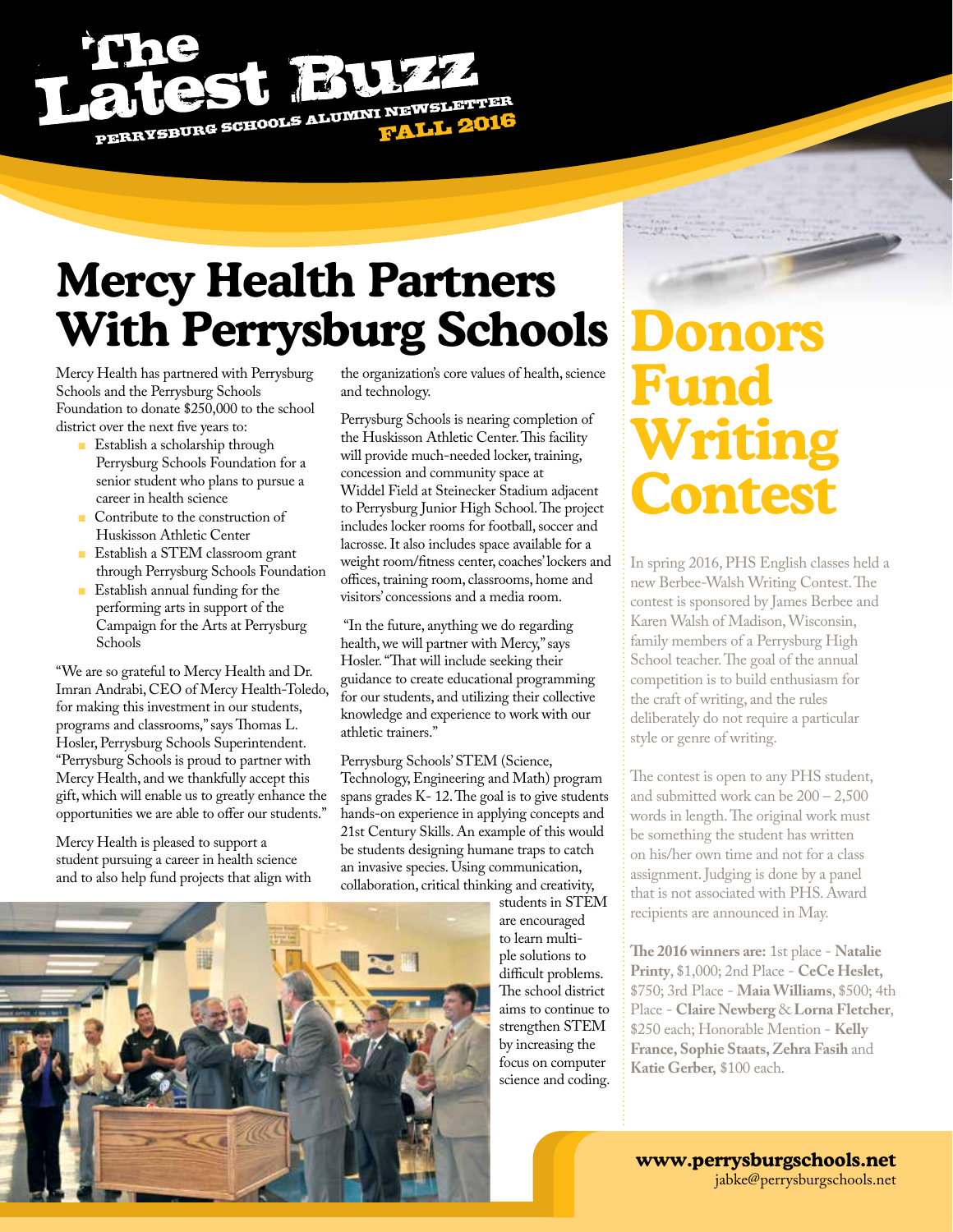**www.perrysburgschools.net**

jabke@perrysburgschools.net

# **UPDATE: Huskisson Athletic Center**

#### **Stepping Up Our Game**

After four years of planning and fundraising, a portion of Perrysburg's Huskisson Athletic Center is now open for business. The concession stands, located on the north and south sides of the facility, opened in September for Perrysburg's first home football game. The two-story facility is located next to Widdel Field at Steinecker Stadium's north end zone at Perrysburg Junior High School.

#### **A Major Upgrade**

When completed the Huskisson Athletic Center will serve as the new locker room for Perrysburg's football team as well as boys and girls soccer and lacrosse teams. The first floor will have three locker rooms, a weight room, an athletic trainer's room, a locker room for game officials, along with the home and away concession stands. The second floor will offer two rooms that could be combined into one large room. These rooms can be used for team meetings, film sessions and community events. The second floor will also include a kitchenette, a practice observation deck and a viewing deck.

The new facility replaces the junior high locker rooms that the high school teams have shared with junior high athletes and physical education classes. "The football locker rooms are just outdated," says Jeff Abke '96, Perrysburg Schools Director of Development. "Plus our soccer and lacrosse teams don't even have locker rooms at the stadium. The facilities just aren't adequate for as many athletes as we have going through the building."

"The fact that we have to travel over to the stadium from our high school puts us at a disadvantage," says Matt Kregel, PHS Varsity

Football Head Coach. "Then our guys have to dress and shower in the old junior high locker rooms, which have been around since the early 60's. There's no ventilation in the locker rooms, no way for us to watch film over there and we're crowded. The new facility will solve all of those problems."

#### **Boosters Get a Boost**

The concession stands are already a major upgrade to the old ones. The Perrysburg Athletic Boosters, who operate the concession stands, will benefit by having shorter lines, faster service and hopefully increased revenue. The new concessions stands also offer more storage space for supplies, which can now be purchased in bulk at a cost savings.

#### **Private Funding Is Key**

The facility has been funded largely through private donations. Laurie and Jeff Huskisson have been the major donors. The finished building is expected to cost \$2 million, and approximately \$1.5 million has been raised to date. The shell of the entire building has been built and the first floor is nearly finished. The second floor will be completed when the remainder of the donations have been received.

Abke said there are still opportunities to sponsor a locker in the facility as well as other ways to help fund the project. Those interested in becoming involved should contact Jeff Abke at jabke@perrysburgschools.net or call 419-874-9131, Ext. 2274.